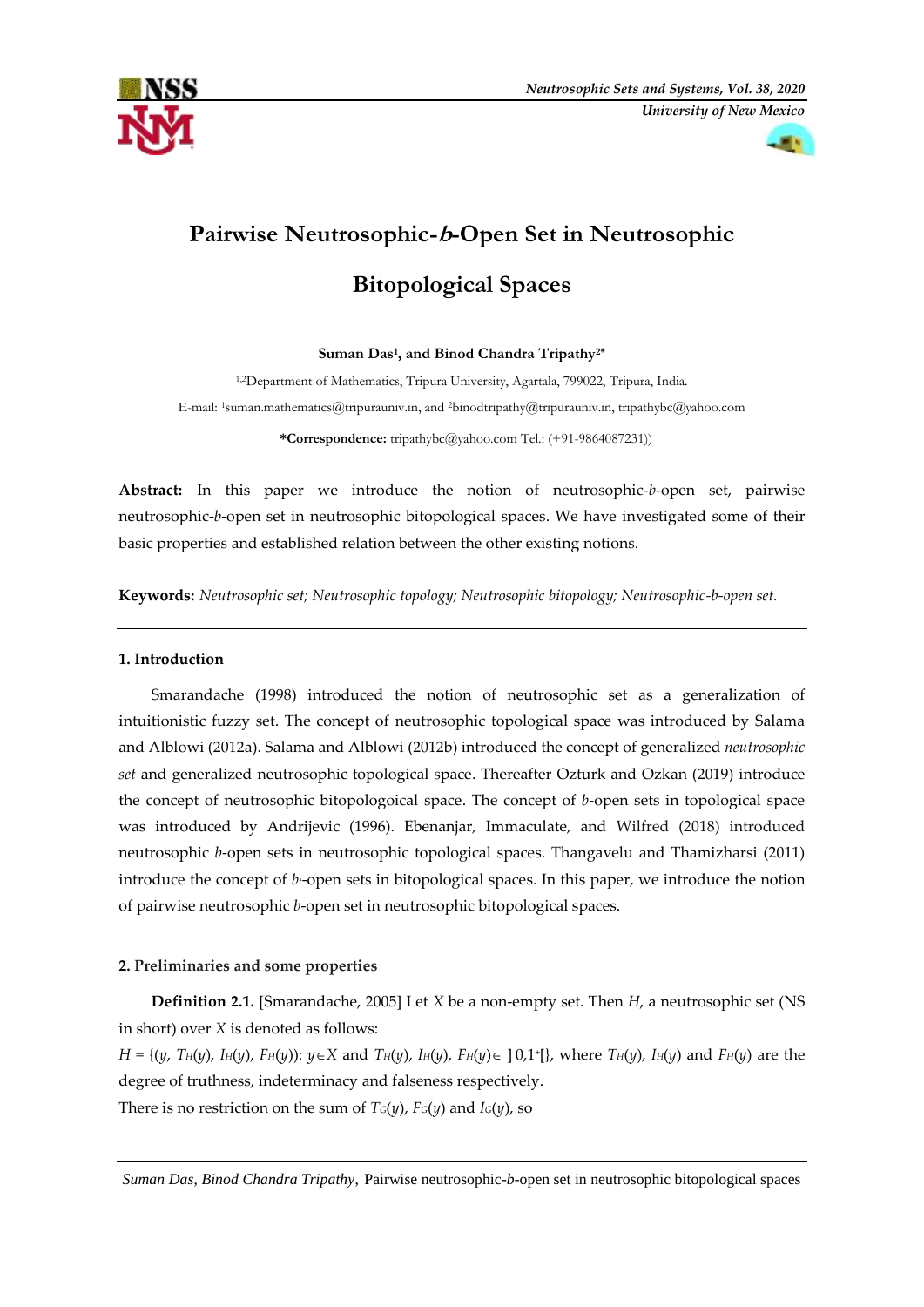$$
0 \leq T_H(y) + I_H(y) + F_H(y) \leq 3^*.
$$

**Definition 2.2.** [Smarandache, 2005] Let  $H = \{(y, T_H(y), I_H(y), F_H(y)) : y \in X\}$  be a *neutrosophic set* over *X*. Then the complement of *H* is defined by  $H^c = \{(y, 1 - T_H(y), 1 - I_H(y), 1 - F_H(y)) : y \in X\}$ .

**Definition 2.3.** [Smarandache, 2005] A neutrosophic set  $H = \{(y, Th(y), In(y), F_H(y)) : y \in X\}$  is contained in the other neutrosophic set  $K = \{(y, T\kappa(y), I\kappa(y)) : y \in X \}$  (i.e.  $H \subset K$ ) if and only if  $T_H(y) \leq T_K(y)$ ,  $I_H(y)$  $\geq$  *I*<sub>K</sub>(*y*), *F*<sub>H</sub>(*y*)  $\geq$  *F*<sub>K</sub>(*y*), for each *y*  $\in$  *X*.

**Definition 2.4.** [Smarandache, 2005] If  $H = \{(y, T_H(y), I_H(y), F_H(y)) : y \in X \}$  and  $K = \{(y, T_K(y), I_K(y), F_K(y)) : g \in X \}$  $y \in X$  } are any two *neutrosophic sets* over *X*, then  $H \cup K$  and  $H \cap K$  is defined by *H* $K$  ={(*y*, *T*<sub>*H*</sub> (*y*)  $V$ *T*<sub>*K*</sub>(*y*), *I*<sub>*H*</sub>(*y*) *I*<sub>*K*</sub> (*y*), *F*<sub>*H*</sub>(*y*)): *y*  $\in$ *X*}; *H* $\cap$ *K* ={(*y*, *T*<sub>*H*</sub>(*y*)  $\land$  *T*<sub>*K*</sub>(*y*), *I*<sub>*H*</sub> (*y*)*V I<sub><i>K*</sub>(*y*)*N F*<sub>*K*</sub>(*y*), *y*  $\in$ *X*}.

Here we can construct two neutrosophic set 0*<sup>N</sup>* and 1*<sup>N</sup>* over *X* as follows:

- 1)  $0_N = \{(y,0,0,1): y \in X\};$
- 2)  $1_N = \{(y,1,0,0): y \in X\}.$

The neutrosophic set 0*<sup>N</sup>* is known as neutrosophic null set and neutrosophic set 1*<sup>N</sup>* is known as neutrosophic whole set over *X*. Also, 0*<sup>N</sup>* and 1*<sup>N</sup>* over *X* have three other types of representation too. Clearly,  $0_N \subseteq 1_N$ .

The neutrosophic topological space is defined as follows:

**Definition 2.5.** [Salama & Alblowi, 2012a] Let *X* be a non-empty fixed set and  $\tau$  be the family of some *NSs* over *X*. Then  $\tau$  is said to be a neutrosophic topology (*NT* in short) on *X* if the following properties holds:

- 1.  $0_N$ ,  $1_N \in \tau$ ,
- 2. *T*<sub>1</sub>,  $T_2 \in \tau \implies T_1 \cap T_2 \in \tau$ ,
- 3.  $\bigcup i \in \Delta$   $T_i \in \tau$ , for every  $\{T_i : i \in \Delta\} \subseteq \tau$ .

Then the pair  $(X, \tau)$  is called a neutrosophic topological space (*NTS* in short). The members of  $\tau$  are called neutrosophic-open set (*NOS* in short). A NS *D* is called a neutrosophic-closed set (*NCS* in short) in  $(X, \tau)$  if and only if  $D^c$  is a neutrosophic-open set.

**Example 2.1.** Let *X*={ *z1, z2*}and let *G=*{(*z1*,0.6,0.5,0.3), (*z2*,0.6,0.7,0.3): *z1, z2X* } *H*={(*z*<sub>1</sub>,0.5,0.6,0.8), (*z*<sub>2</sub>,0.4,0.9,0.8): *z*<sub>1</sub>, *z*<sub>2</sub>∈*X* } *K=*{(*z1*,0.6,0.6,0.3, (*z2*,0.4,0.8,0.6): *z1, z2X* } be three *NSs* over *X*. Then clearly the family  $\tau = \{0_N, 1_N, G, H, K\}$  is a *NT* on *X*.

**Example 2.2.** Let *X*={*z1, z2*, z3}and let *L=*{(*z1*,0.6,0.7,0.4), (*z2*,0.5,0.6,0.8), (*z3*,0.5,0.5,0.4): *z1, z2*, z3*X* }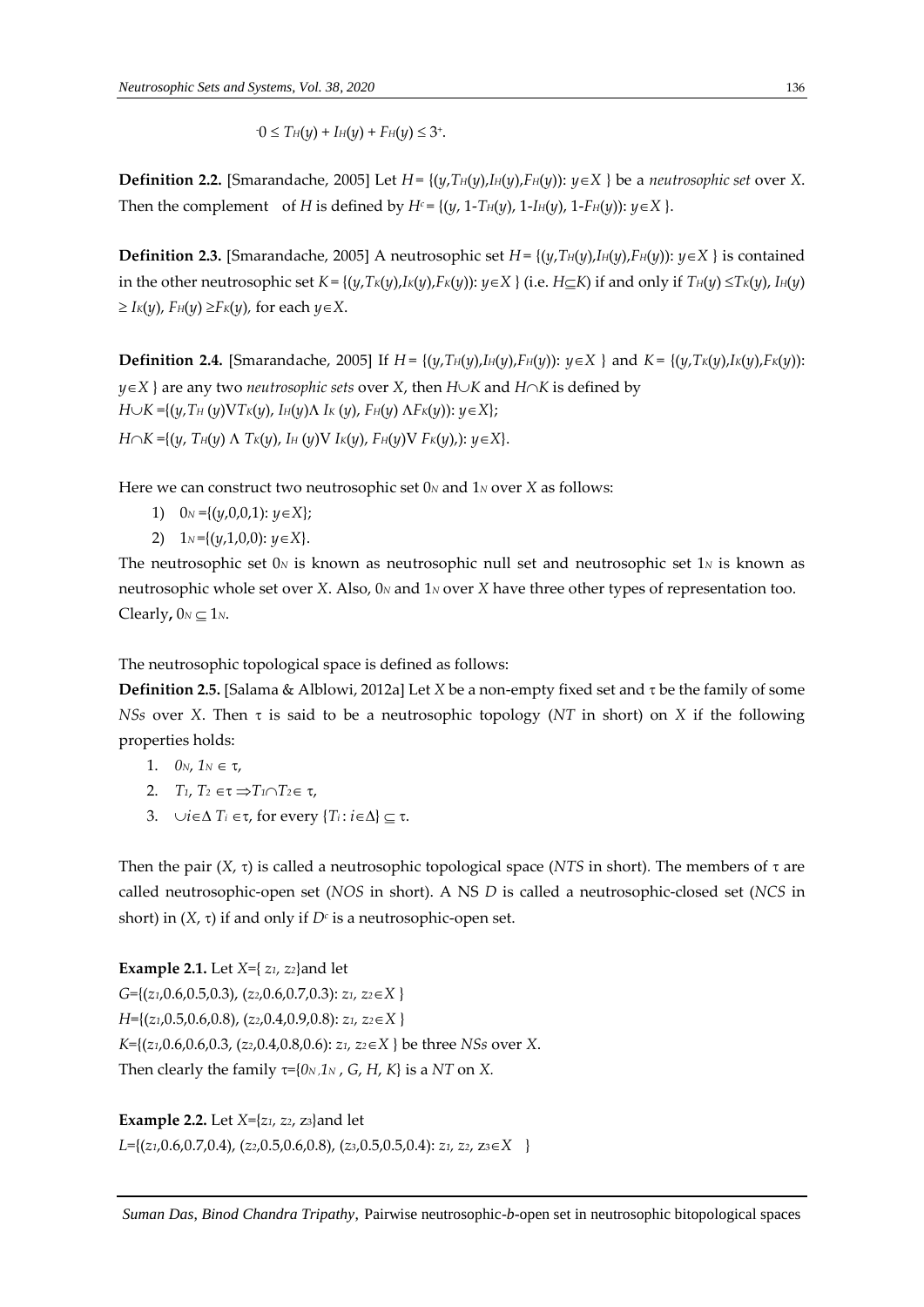*K* ={(*z1*,0.4,0.9,0.8), (*z2*,0.3,0.7,0.8), (*z3*,0.4,0.6,0.8): *z1, z2*, z3*X* } *J=*{(*z1*,0.4,0.9,0.9), (*z2*,0.2,0.8,0.9), (*z3*,0.3,0.5,0.8): *z1, z2*, z3*X* } be three *NSs* over *X*. Here the collection  $\tau = \{0_N, 1_N, L, K, J\}$  is not a *neutrosophic topology* on *X* because  $K \cap J \notin \tau$ .

**Definition 2.5.** [Salama & Alblowi, 2012a] Let  $(X,\tau)$  be a NTS and *H* be a NS over *X*. The neutrosophic-interior (in short *Nint*) and neutrosophic-closure (in short *Ncl*) of *H* are defined by  $N<sub>int</sub>(H) = \bigcup \{P : P \text{ is an NOS in } X \text{ and } P \subset H\};$  $N_{cl}(H) = \bigcap \{O : O \text{ is an } NCS \text{ in } X \text{ and } H \subset O\}.$ 

**Proposition 2.1.** [Salama & Alblowi, 2012a] Let *C*, *D* are two neutrosophic subsets of  $(X, \tau)$ . Then the following properties hold:

- 1)  $C \subseteq N_{cl}(C);$
- 2) Nint( $C \subseteq C$ ;
- 3)  $N_{int}(C) \subset N_{cl}(C);$
- 4)  $C \subseteq D \Rightarrow N_{int}(C) \subseteq N_{int}(D);$
- 5)  $C \subseteq D \Rightarrow N_{cl}(C) \subseteq N_{cl}(D);$
- 6)  $N_{cl}(0_N) = 0_N$ ;
- 7)  $N_{int}(1_N) = 1_N;$
- 8)  $N_{cl}(C \cup D) = N_{cl}(C) \cup N_{cl}(D);$
- 9)  $N_{int}(C \cup D) \supset N_{int}(C) \cup N_{int}(D);$
- 10)  $N_{int}(C \cap D) = N_{int}(C) \cap N_{int}(D);$
- 11)  $N_{cl}(C \cap D) \subset N_{cl}(C) \cap N_{cl}(D);$
- 12) *C* is neutrosophic closed if and only if  $N_{cl}(C) = C$ ;
- 13) *C* is neutrosophic open if and only if *Nint*(*C*)=*C*.

The neutrosophic bitopological space is defined as follows:

**Definition 2.6.** [Ozturk & Ozkan, 2019] Assume that  $(X, \tau_1)$  and  $(X, \tau_2)$  be two different *NTSs*. Then the triplet (*X*, τ<sub>1</sub>, τ<sub>2</sub>) is called a *neutrosophic bitopological space* (*NBTS* in short).

**Example 2.3.** Let *X=*{*z1*, *z2*} and let

*U*1={(*z1*,0.6,0.5,0.4), (*z2*,0.8,0.7,0.6): *z1*, *z2X* },

*U*2={(*z1*,0.4,0.6,0.5), (*b*,0.7,0.8,o.8): *z1*, *z2X* },

*U*3={(*z1*,0.4,0.6,0.8), (*z2*,0.6,0.9,0.8): *z1*, *z2X* },

*U*4={(*z1*,0.6,0.8,0.7), (*z2*,0.4,0.6,0.7): *z1*, *z2X* },

*U*5={(*z1*,0.8,0.4,0.5), (*z2*,0.6,0.4,0.5): *z1*, *z2X* },

*U*6={(*z1*,0.7,0.5,0.6), (*z2*,0.6,0.5,0.5): *z1*, *z2X* } are six *NSs* over *X*.

Then clearly  $\tau_1 = \{0_N, 1_N, U_1, U_2, U_3\}$  and  $\tau_2 = \{0_N, 1_N, U_4, U_5, U_6\}$  are two different *NTs* on *X*. So the triplet  $(X, \tau_1, \tau_2)$  is a *neutrosophic bitopological space*.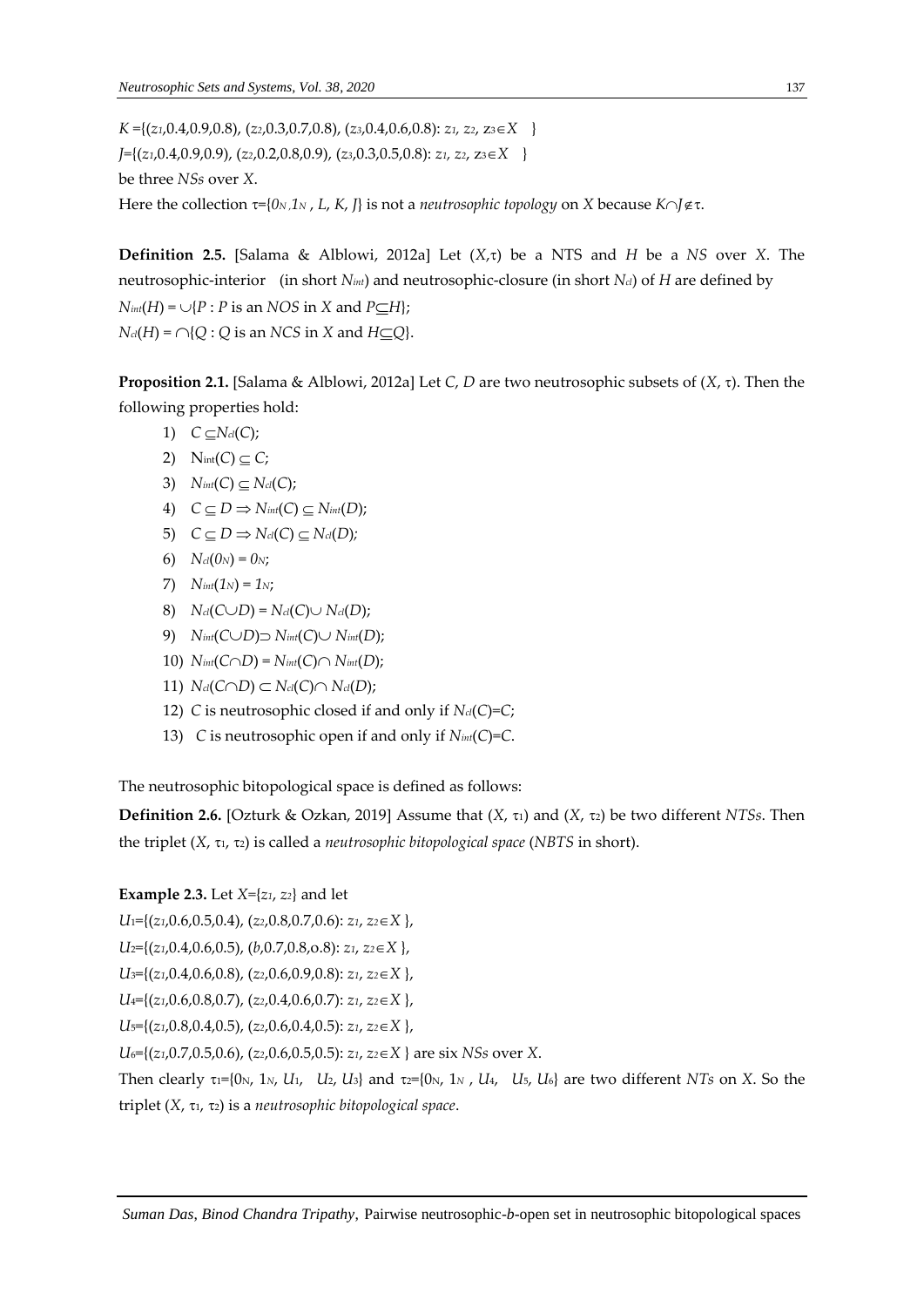**Definition 2.7.** [Ozturk & Ozkan, 2019] Let  $(X, \tau_1, \tau_2)$  be an *neutrosophic bitopological space*. Then *H*, a *neutrosophic set* over *X* is called a pairwise open set in  $(X, \tau_1, \tau_2)$  if there exist a open set  $G_1$  in  $\tau_1$  and a open set  $G_2$  in  $\tau_2$  such that  $H = G_1 \cup G_2$ .

**Remark 2.2.** Let *G* be a neutrosophic subset of a *neutrosophic bitopological space*  $(X, \tau_1, \tau_2)$ . Then we shall use the following notations:

- 1)  $N_{cl}^{i}(G)$ =  $\tau$ <sub>*i*</sub> -neutrosophic-closure of *G* (*i*=1, 2);
- 2)  $N_{int}^{i}(G)$  =  $\tau$ <sub>i</sub> -neutrosophic-interior of *G* (*i*=1, 2).

# **3.** *<sup>i</sup>* **-neutrosophic-***b***-open set:**

**Definition 3.1.** Let (*X*, 1, 2) be an *neutrosophic bitopological space*. Then *P*, a *NS* over *X* is called

- 1)  $\tau_i$  -neutrosophic-semi-open if and only if *P*⊆  $N_{cl}^i N_{int}^i(P)$ ;
- 2)  $\tau_i$  -neutrosophic-pre-open if and only if  $P \subseteq N_{int}^i N_{cl}^i(P)$ ;
- 3)  $\tau_i$  -neutrosophic-*b*-open if and only if  $P \subseteq N_{cl}^i N_{int}^i(P) \cup N_{int}^i N_{cl}^i(P)$ .

Remark 3.1. In a *neutrosophic bitopological space* (*X*, τι, τ2), a *NS P* over *X* is called a *i*-neutrosophic-*b*-closed set if and only if its complement is *i*-neutrosophic-*b*-open set.

We formulate the following results based on the above definitions.

**Proposition 3.1.** In a *neutrosophic bitopological space*  $(X, \tau_1, \tau_2)$ , if *P* is  $\tau_i$ -neutrosophic-semi-open  $(\tau_i$ -neutrosophic-pre-open), then *P* is  $\tau_i$  neutrosophic-*b*-open.

**Proposition 3.2.** In a *neutrosophic bitopological space*  $(X, \tau_1, \tau_2)$ , the union of two *i*-neutrosophic-*b*-open set is a *i*-neutrosophic-*b*-open set.

### **4.** *ij* **-neutrosophic-***b***-open set:**

**Definition 4.1.** Assume that  $(X, \tau_1, \tau_2)$  be a *neutrosophic bitopological space*. Then *P*, a NS over *X* is called

- 1) *τ<sub>ij</sub>* -neutrosophic-semi-open if and only if *P*⊆  $N_{cl}^i N_{int}^j(P)$ ;
- 2)  $\tau_{ij}$  -neutrosophic-pre-open if and only if *P*⊆  $N_{int}^j N_{cl}^i(P)$ ;
- 3)  $\tau_{ij}$  -neutrosophic-*b*-open if and only if  $P \subseteq N_{cl}^i N_{int}^j(P) \cup N_{int}^j N_{cl}^i(P)$ .

**Remark 4.1.** A *neutrosophic set P* over *X* is called a  $\tau_{ij}$  -neutrosophic-*b*-closed set if and only if  $P<sup>c</sup>$ (complement of *P*) is  $\tau_{ij}$ -neutrosophic-*b*-open set in  $(X, \tau_1, \tau_2)$ .

**Definition 4.2.** Assume that  $(X, \tau_1, \tau_2)$  be a *neutrosophic bitopological space*. Then a *neutrosophic set G* over *X* is said to be a

1) *τ<sub>ij</sub>* -neutrosophic-*p*-set if and only if  $N_{cl}^i N_{int}^j(G) ⊆ N_{int}^i N_{cl}^j(G)$ ;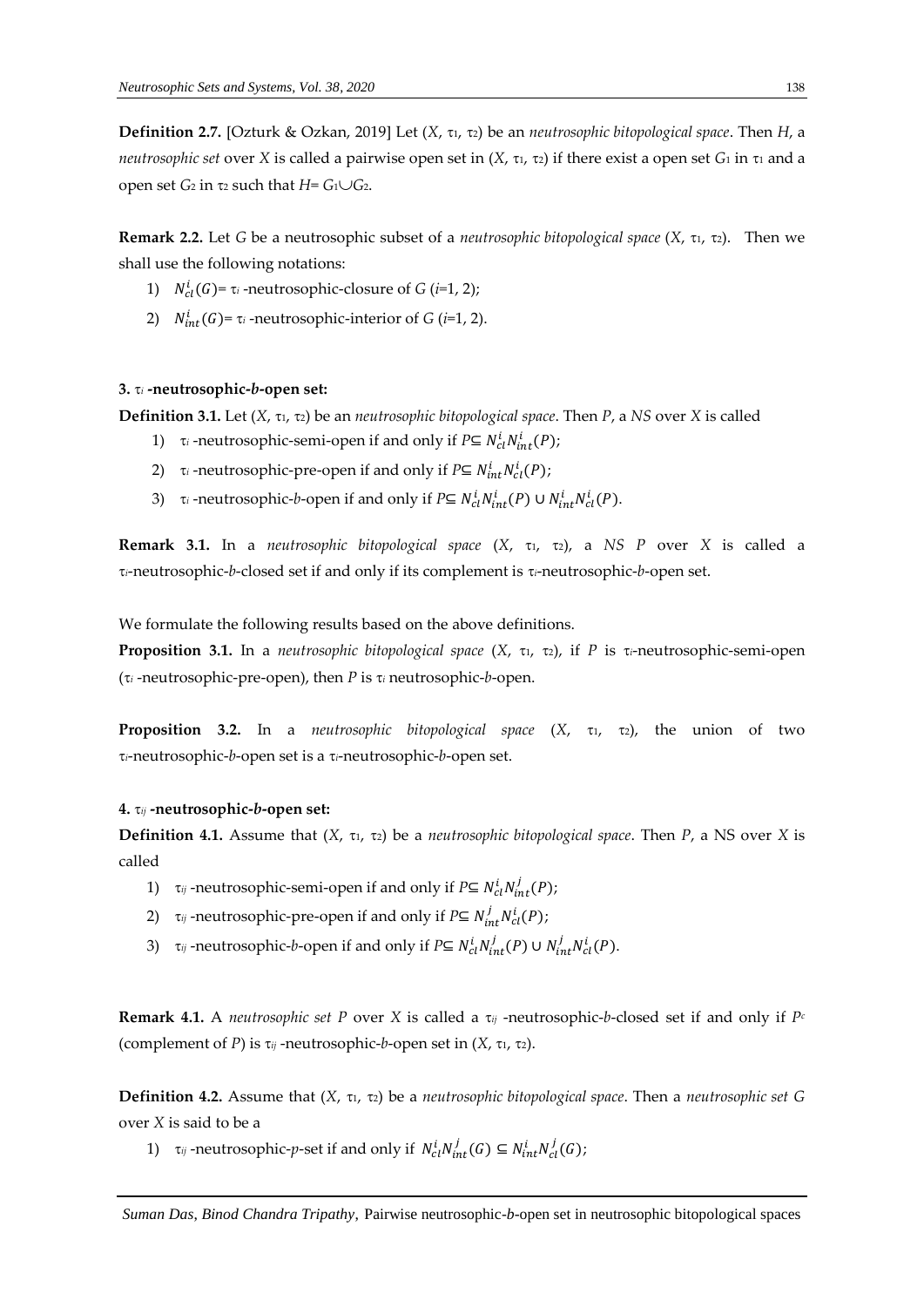- 2) Contra  $\tau_{ij}$ -neutrosophic-*p*-set if and only if  $N_{cl}^j N_{int}^i(G) \subseteq N_{int}^i N_{cl}^j(G)$ ;
- 3)  $\tau_{ij}$  -neutrosophic-*q*-set if and only if  $N_{int}^j N_{cl}^i(G) \subseteq N_{cl}^i N_{int}^j(G)$ .
- 4) Contra  $\tau_{ij}$  -neutrosophic-q-set if and only  $N_{int}^i N_{cl}^j(G) \subseteq N_{cl}^i N_{int}^j(G)$ .

**Theorem 4.1.** In a *neutrosophic bitopological space*  $(X, \tau_1, \tau_2)$ ,

- 1) if *G* is *i*-neutrosophic-closed and *ij*-neutrosophic-pre-open then *G* is *ij*-neutrosophic-semi-open.
- 2) if *G* is  $\tau_j$ -neutrosophic-open and  $\tau_j$ -neutrosophic-semi-open then *G* is *ij*-neutrosophic-pre-open.

## **Proof:**

1) Let (*X*, 1, 2) be a neutrosophic bitopological space and *G* be a *neutrosophic set* over *X*, which is both *i*-neutrosophic-closed and *ij*-neutrosophic-pre-open. So, we have

 *G*= () ……………(1)

$$
\text{and } G \subseteq N_{int}^j N_{cl}^i(G) \tag{2}
$$

From eq (2) we have  $G \subseteq N_{int}^j N_{cl}^i(G)$ 

$$
= N_{int}^{j}(G) \quad [\text{ by eq (1)}]
$$
  
\n⇒  $G \subseteq N_{int}^{j}(G) \subseteq N_{cl}^{i}N_{int}^{j}(G)$   
\n⇒  $G \subseteq N_{cl}^{i}N_{int}^{j}(G)$ 

Hence, *G* is a  $\tau_{ij}$ -neutrosophic-semi-open set in  $(X, \tau_1, \tau_2)$ .

2) Let  $(X, \tau_1, \tau_2)$  be a neutrosophic bitopological space and *G* be a *NS* over *X*, which is both *j*-neutrosophic-open and *ij*-neutrosophic-semi-open. So, we have

$$
G=N_{int}^{j}(G)
$$
\nand 
$$
G \subseteq N_{cl}^{i}N_{int}^{j}(G)
$$
\n(3)\n(4)

From eq (4) we have

$$
G \subseteq N_{cl}^i N_{int}^j(G)
$$
  
\n
$$
= N_{cl}^i(G) \qquad [\text{ by eq (3)}]
$$
  
\n
$$
\Rightarrow G \subseteq N_{cl}^j(G)
$$
  
\n
$$
\Rightarrow N_{int}^j(G) \subseteq N_{int}^j N_{cl}^i(G)
$$
  
\n
$$
\Rightarrow G = N_{int}^j (G) \subseteq N_{int}^j N_{cl}^i(G) \qquad [\text{since } G = N_{int}^j(G)]
$$
  
\n
$$
\Rightarrow G \subseteq N_{int}^j N_{cl}^i(G)
$$

Hence, *G* is a  $\tau_{ij}$ -neutrosophic-pre-open set in  $(X, \tau_1, \tau_2)$ .

**Theorem 4.2.** Let  $(X, \tau_1, \tau_2)$  be a neutrosophic bitopological space. If *A* is  $\tau_{ij}$ -neutrosophic-semi-open (*ij*-neutrosophic-pre-open), then *A* is *ij*-neutrosophic-*b*-open.

**Proof:** Let us assume that *A* is *ij*-neutrosophic-semi-open set in a neutrosophic bitopological space  $(X, \tau_1, \tau_2)$ . Then  $A \subseteq N_{cl}^i N_{int}^j(A)$ .

*Suman Das*, *Binod Chandra Tripathy*, Pairwise neutrosophic-*b*-open set in neutrosophic bitopological spaces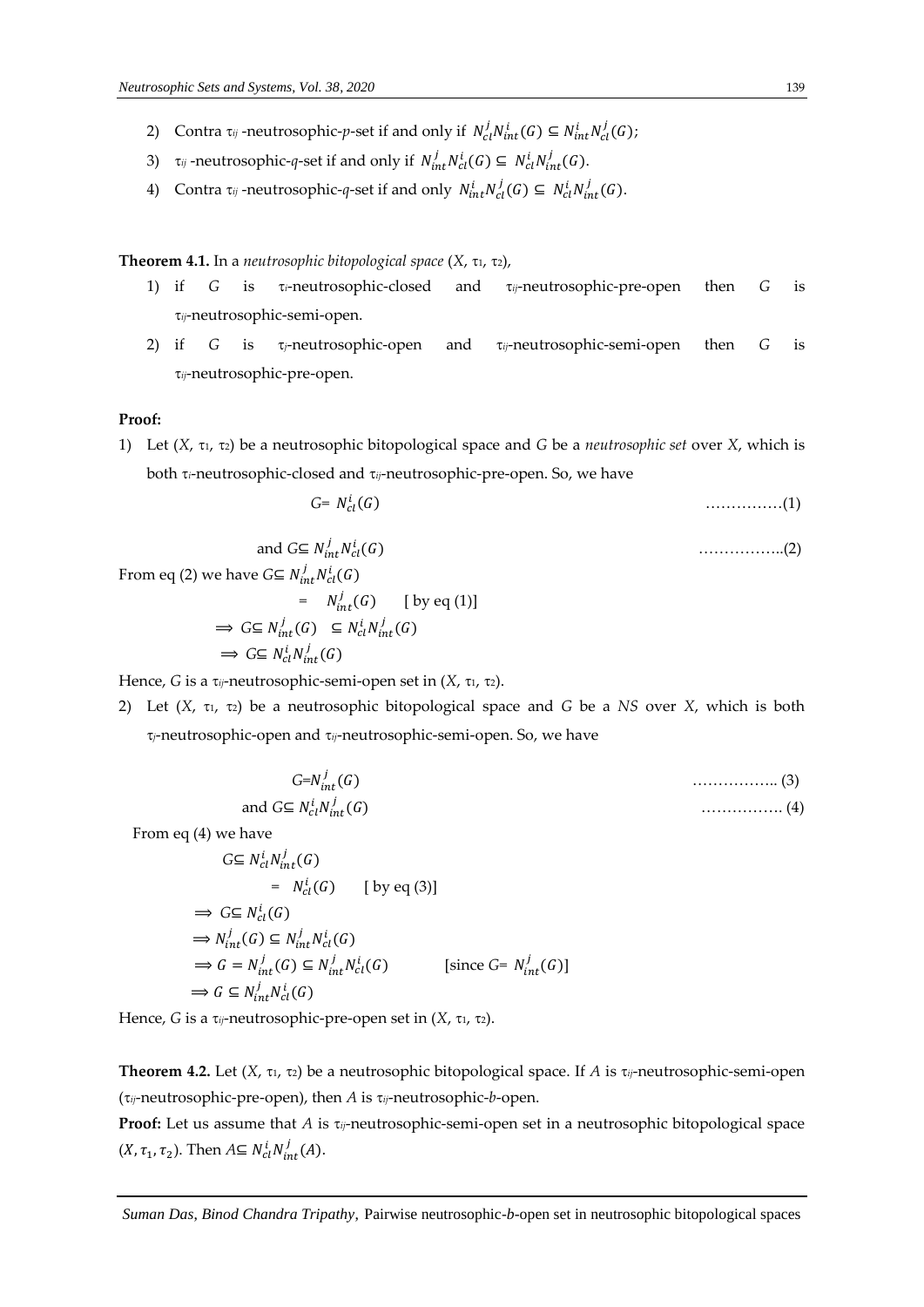Now,  $A \subseteq N_{cl}^i N_{int}^j(A)$ 

 $\Rightarrow A \subseteq N_{cl}^i N_{int}^j(A) \cup N_{int}^j N_{cl}^i(A).$ 

Therefore,  $A$  is  $\tau_{ij}$ -neutrosophic-*b*-open in  $(X, \tau_1, \tau_2)$ .

Similarly, we can show that if *A* is  $\tau_{ij}$ -neutrosophic-pre-open set in  $(X, \tau_1, \tau_2)$  then it is *ij*-neutrosophic-*b*-open.

**Theorem 4.3.** Let  $(X, \tau_1, \tau_2)$  be a neutrosophic bitopological space.

- 1) If *A* is *ij*-neutrosophic-*b*-open, contra *ji*-neutrosophic-*p*-set then *A* is *ij* -neutrosophic-pre-open set;
- 2) If *A* is *ij*-neutrosophic-*b*-open, contra *ij*-neutrosophic-*q*-set then *A* is *ij* -neutrosophic-semi-open set;
- 3) If *A* is *ij*-neutrosophic-*b*-open, *ij*-neutrosophic-*p*-set and contra *ji*-neutrosophic-*q*-set then *A* is *ji*-neutrosophic-*b*-open set;
- 4) If *A* is *ij*-neutrosophic-*q*-set (*ij*-neutrosophic-*p*-set) then *A*<sup>c</sup> is contra *ji*-neutrosophic-*p*-set (contra *ij*-neutrosophic-*q*-set).

#### **Proof:**

1) Let *A* be both *ij*-neutrosophic-*b*-open and contra *ji*-neutrosophic-*p*-set in a neutrosophic bitopological space  $(X, \tau_1, \tau_2)$ .

Then, we have 
$$
A \subseteq N_{cl}^i N_{int}^j(A) \cup N_{int}^j N_{cl}^i(A)
$$
  
and  $N_{cl}^i N_{int}^j(A) \subseteq N_{int}^j N_{cl}^i(A)$   
From eqs (5) & (6) we get

eqs (5)  $\&$  (6) we get

$$
A \subseteq N_{cl}^i N_{int}^j(A) \cup N_{int}^j N_{cl}^i(A)
$$
  
\n
$$
\subseteq N_{int}^j N_{cl}^i(A) \cup N_{int}^j N_{cl}^i(A)
$$
  
\n
$$
= N_{int}^j N_{cl}^i(A)
$$
  
\n
$$
\implies A \subseteq N_{int}^j N_{cl}^i(A)
$$

Therefore,  $A$  is  $\tau_{ij}$ -neutrosophic-pre-open set in  $(X, \tau_1, \tau_2)$ .

2) The proof is analogous to the proof of part (1), so omitted.

3) Let *A* be *ij*-neutrosophic-*b*-open, *ij*-neutrosophic-*p*-set and contra *ji*-neutrosophic-*q*-set in a neutrosophic bitopological space  $(X, \tau_1, \tau_2)$ . Then we have

$$
A \subseteq N_{cl}^i N_{int}^j(A) \cup N_{int}^j N_{cl}^i(A), \tag{7}
$$

$$
N_{cl}^i N_{int}^j(A) \subseteq N_{int}^i N_{cl}^j(A) \tag{8}
$$

and 
$$
N_{int}^j N_{cl}^i(A) \subseteq N_{cl}^j N_{int}^i(A)
$$
  
\nFrom eq (7) we get  $A \subseteq N_{cl}^i N_{int}^j(A) \cup N_{int}^j N_{cl}^i(A)$   
\n $\subseteq N_{int}^i N_{cl}^j(A) \cup N_{cl}^j N_{int}^i(A)$  [ by eqs (8) & (9)]  
\n $\implies A \subseteq N_{int}^i N_{cl}^j(A) \cup N_{cl}^j N_{int}^i(A)$ 

Therefore, *A* is  $\tau_{ji}$ -neutrosophic-*b*-open set in  $(X, \tau_1, \tau_2)$ .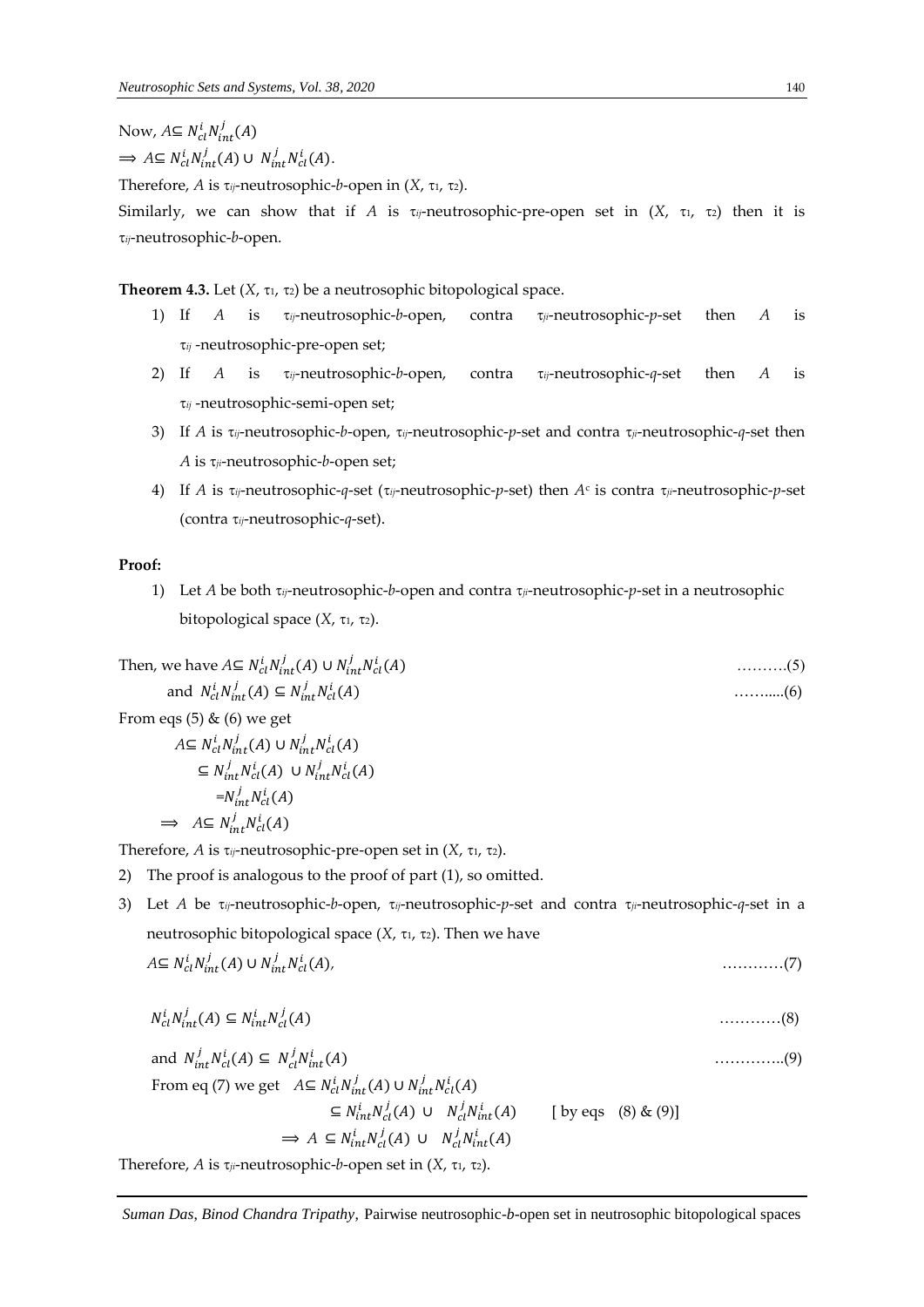**Theorem 4.4.** In a neutrosophic bitopological space  $(X, \tau_1, \tau_2)$ 

- 1) if *A* is  $\tau_{ij}$ -neutrosophic-semi-open and  $\tau_{ij}$ -neutrosophic-*p*-set then *A* is *ji*-neutrosophic-pre-open;
- 2) If *A* is  $\tau_{ji}$ -neutrosophic-semi-open and contra  $\tau_{ji}$ -neutrosophic-p-set then *A* is *ji*-neutrosophic-pre-open.

## **Proof:**

1) Let (*X*, 1, 2) be a *neutrosophic bitopological space* and *A* is both *ij*-neutrosophic-semi-open and *ji*-neutrosophic-*p*-set.

Since, *A* is  $\tau_{ij}$ -neutrosophic-semi-open, so we have

$$
A \subseteq N_{cl}^i N_{int}^j(A) \tag{10}
$$

Since, *A* is  $\tau_{ii}$ -neutrosophic-*p*-set, so

$$
N_{cl}^i N_{int}^j(A) \subseteq N_{int}^i N_{cl}^j(A) \tag{11}
$$

From eqs (10)  $\&$  (11), we've got

$$
A \subseteq N_{int}^i N_{cl}^j(A).
$$

Hence,  $A$  is  $\tau_{ji}$  -neutrosophic-pre-open in  $(X, \tau_1, \tau_2)$ .

2) The proof is analogous to the proof of the first part, so omitted.

**Theorem 4.5.** Let  $(X, \tau_1, \tau_2)$  be an neutrosophic bitopological space.

- 1) If *A* is  $\tau_{ij}$ -neutrosophic-*p*-set and  $\tau_{ji}$ -neutrosophic-*q*-set then  $N_{cl}^i N_{int}^j(A) \subseteq N_{cl}^j N_{int}^i(A)$ ;
- 2) If *A* is contra  $\tau_{ij}$ -neutrosophic-*p*-set and contra  $\tau_{ij}$ -neutrosophic-*q*-set then  $N_{cl}^j N_{int}^i(A) \subseteq$  $N_{cl}^i N_{int}^j(A)$ .

## **Proof:**

1) Let  $(X, \tau_1, \tau_2)$  be a *neutrosophic bitopological space* and *A* be both  $\tau_{ij}$ -neutrosophic-p-set and *ji*-neutrosophic-*q*-set. Then, we have

 () ⊆ () ……………..(12)

and 
$$
N_{int}^i N_{cl}^j(A) \subseteq N_{cl}^j N_{int}^i(A)
$$
 (13)

From eqs (12)  $\&$  (13), we get

$$
N_{cl}^i N_{int}^j(A) \subseteq N_{cl}^j N_{int}^i(A).
$$

2) Let  $(X, \tau_1, \tau_2)$  be a *neutrosophic bitopological space* and *A* be both contra  $\tau_{ij}$ -neutrosophic-p-set and contra *ij*-neutrosophic-*q*-set. Then, we have

$$
N_{cl}^j N_{int}^i(A) \subseteq N_{int}^i N_{cl}^j(A) \tag{14}
$$

$$
N_{int}^{i} N_{cl}^{j}(A) \subseteq N_{cl}^{i} N_{int}^{j}(A) \tag{15}
$$

From eqs (14)  $\&$  (15), we get

*Suman Das*, *Binod Chandra Tripathy*, Pairwise neutrosophic-*b*-open set in neutrosophic bitopological spaces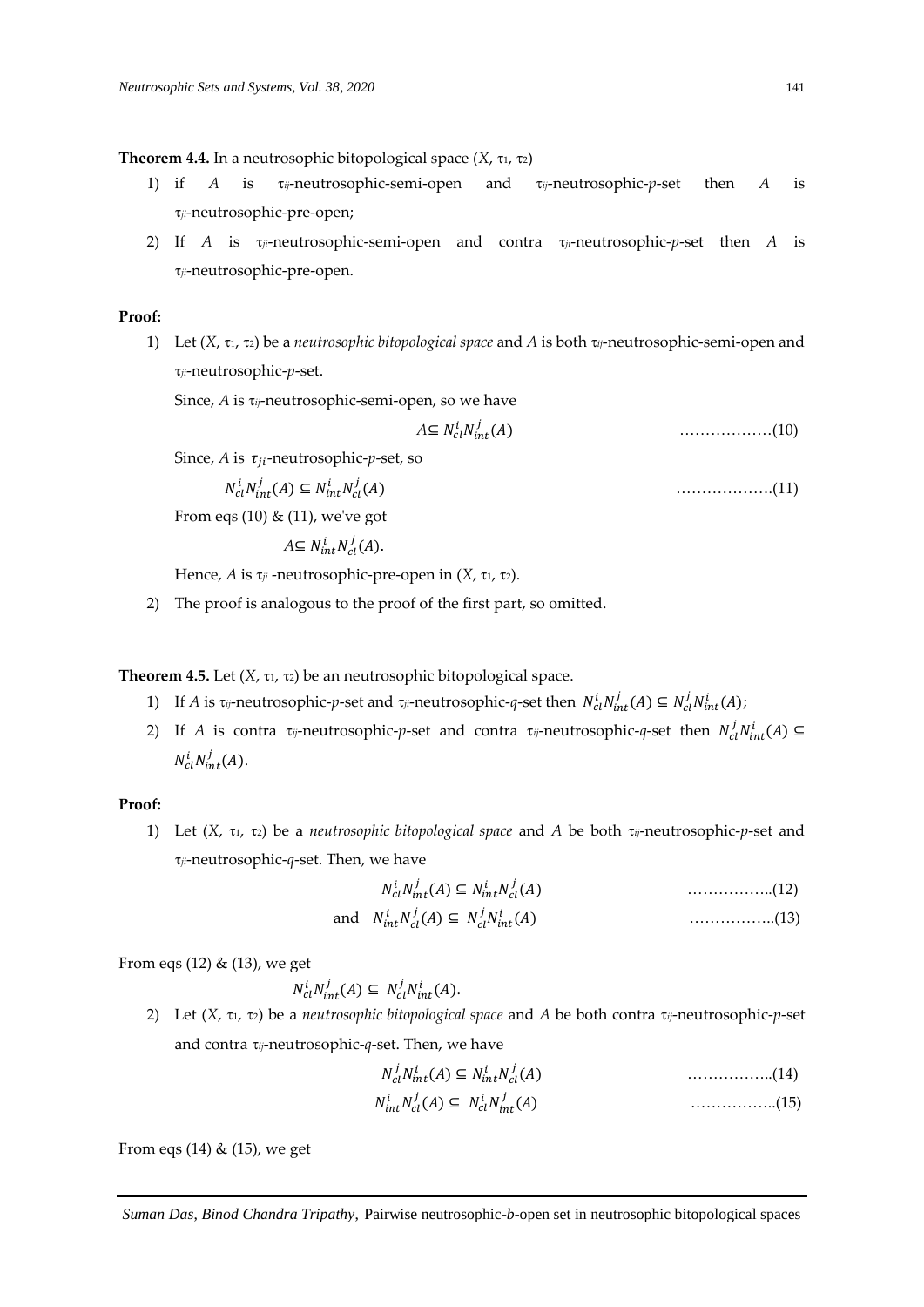$$
N_{cl}^j N_{int}^i(A) \subseteq N_{cl}^i N_{int}^j(A).
$$

#### **5. Pairwise** *ij* **-***b-***open:**

**Definition 5.1.** A *neutrosophic set H* is said to be pairwise *ij*-neutrosophic-semi*-*open set (pairwise *ij*-neutrosophic-pre*-*open set) in a neutrosophic bitopological space (*X*, 1, 2) if *H=KL*, where *K* is a *ij*-neutrosophic-semi*-*open set (*ij*-neutrosophic-pre*-*open set) and *L* is a *τ*j<sup>*i*</sup>-neutrosophic-semi-open set (*τ*<sub>j</sub>*i*-neutrosophic-pre-open set) in (*X*, *τ*<sub>1</sub>, *τ*<sub>2</sub>).

**Definition 5.2.** A *neutrosophic set H* is said to be pairwise *ij*-neutrosophic-*b-*open set in a neutrosophic bitopological space (*X*, 1, 2) if *H=KL*, where *K* is a *ij*-neutrosophic-*b-*open set and *L* is a  $\tau_{ji}$ -neutrosophic-*b*-open set in  $(X, \tau_1, \tau_2)$ .

**Theorem 5.1.** The union of two pairwise *ij*-neutrosophic-*b-*open set in a neutrosophic bitopological space (*X*, τι, τ2) is again a pairwise τ<sub>ij</sub>-neutrosophic-b-open set.

**Proof:** Let *A*, *B* be two pairwise *ij* -neutrosophic-*b-*open set in a neutrosophic bitopological space (*X*, 1, 2). Then there exists two *ij*-neutrosophic-*b-*open set *G*1, *G*<sup>2</sup> and two *ji*-neutrosophic-*b-*open set *H*1, *H*<sub>2</sub> such that  $A = G_1 \cup H_1$  and  $B = G_2 \cup H_2$ .

Since, *G*1, *G*<sup>2</sup> are *ij*-neutrosophic-*b-*open set so

$$
G_1 \subseteq N_{cl}^i N_{int}^j(G_1) \cup N_{int}^j N_{cl}^i(G_1)
$$
  
and  $G_2 \subseteq N_{cl}^i N_{int}^j(G_2) \cup N_{int}^j N_{cl}^i(G_2)$  (17)

Since, *H*1, *H*<sup>2</sup> are *ji*-neutrosophic-*b-*open set so

 <sup>1</sup> ⊆ (1) ∪ (1) ………….(18) and <sup>2</sup> ⊆ (2) ∪ (2) ………….(19)

Now, we have

$$
G_1 \cup G_2 \subseteq N_{cl}^i N_{int}^j(G_1) \cup N_{int}^j N_{cl}^i(G_1) \cup N_{cl}^i N_{int}^j(G_2) \cup N_{int}^j N_{cl}^i(G_2) \quad \text{[ using eqs (16) & (17)]}
$$
\n
$$
= N_{cl}^i N_{int}^j(G_1) \cup N_{cl}^i N_{int}^j(G_2) \cup N_{int}^j N_{cl}^i(G_1) \cup N_{int}^j N_{cl}^i(G_2)
$$
\n
$$
\subseteq N_{cl}^i(N_{int}^i(G_1) \cup N_{int}^j(G_2)) \cup N_{int}^j(N_{cl}^i(G_1) \cup N_{cl}^i(G_2))
$$
\n
$$
\subseteq N_{cl}^i(N_{int}^j(G_1 \cup G_2)) \cup N_{int}^j(N_{cl}^i(G_1 \cup G_2))
$$

 $\Rightarrow$  *G*<sub>1</sub> $\cup$ *G*<sub>2</sub> is a  $\tau$ <sub>*ij*</sub> -neutrosophic-*b*-open set.

Further, we have

 $H_1 \cup H_2 \subseteq N_{cl}^j N_{int}^i(H_1) \cup N_{int}^i N_{cl}^j(H_1) \cup N_{cl}^j N_{int}^i(H_2) \cup N_{int}^i N_{cl}^j(H_2)$  [using eqs (18) & (19)]

$$
=N_{cl}^j N_{int}^i(H_1) \cup N_{cl}^j N_{int}^i(H_2) \cup N_{int}^i N_{cl}^j(H_1) \cup N_{int}^i N_{cl}^j(H_2)
$$
  
\n
$$
\subseteq N_{cl}^j(N_{int}^i(H_1) \cup N_{int}^i(H_2)) \cup N_{int}^i(N_{cl}^j(H_1) \cup N_{cl}^j(H_2))
$$
  
\n
$$
\subseteq N_{cl}^j(N_{int}^i(H_1 \cup H_2)) \cup N_{int}^i(N_{cl}^j(H_1 \cup H_2))
$$

 $\Rightarrow$  *H*<sub>1</sub> $\cup$ *H*<sub>2</sub> is a  $\tau$ <sub>*ji*</sub>-neutrosophic-*b*-open set.

 $Hence, A \cup B = (G_1 \cup H_1) \cup (G_2 \cup H_2) = (G_1 \cup G_2) \cup (H_1 \cup H_2) = G \cup H.$ 

Therefore there exists a  $\tau_{ij}$ -neutrosophic-*b*-open set  $G=(G_1\cup G_2)$  and a  $\tau_{ji}$ -neutrosophic-*b*-open set *H*=( $H_1 \cup H_2$ ) such that  $A \cup B$ = *G* $\cup H$ . Hence  $A \cup B$  is a pairwise  $\tau_{ij}$ -neutrosophic-*b*-open set. Thus the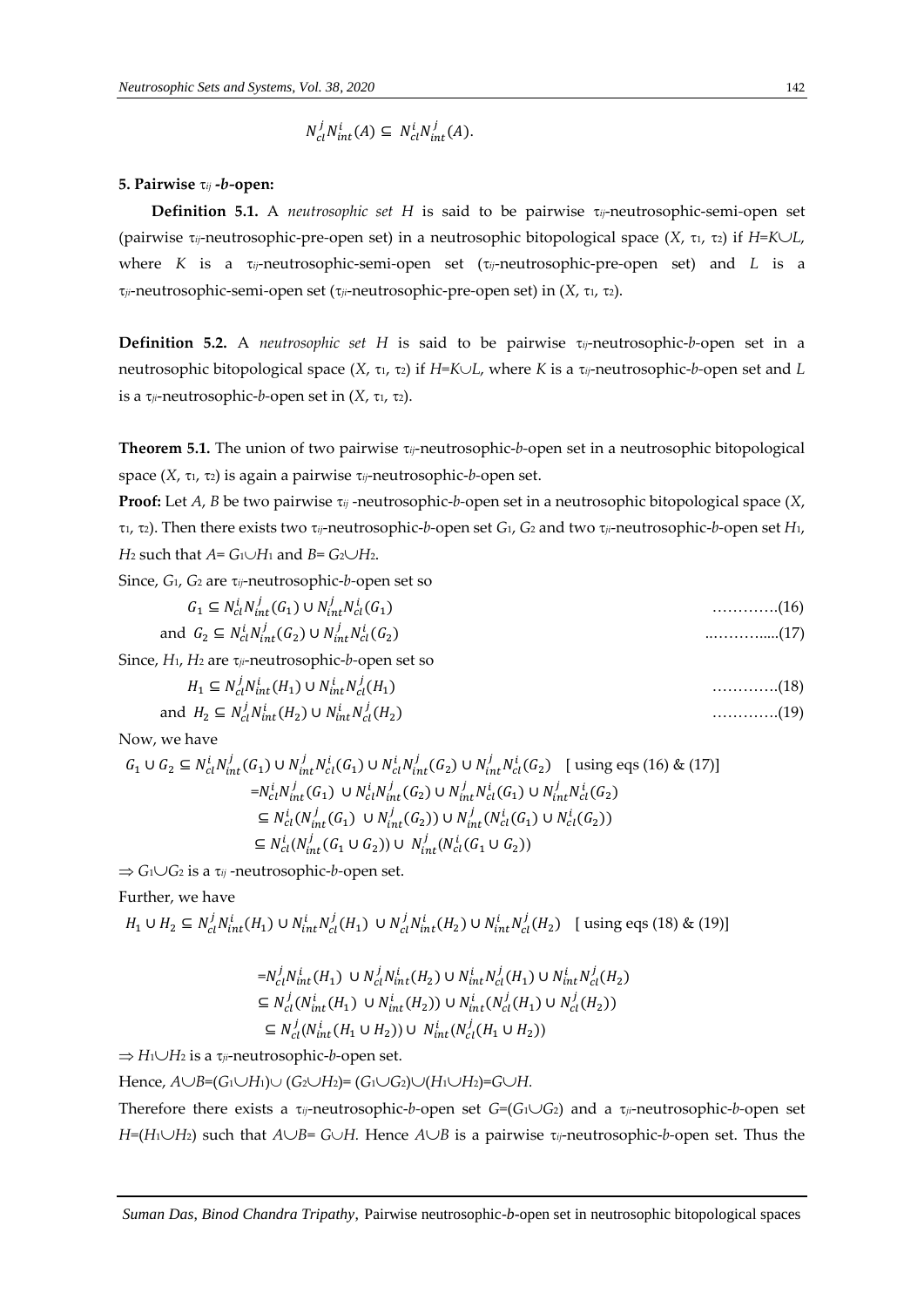union of two pairwise *ij*-neutrosophic-*b-*open set in a neutrosophic bitopological space (*X*, 1, 2) is again a pairwise *ij*-neutrosophic-*b-*open set.

**Theorem 5.2**. In a neutrosophic bitopological space  $(X, \tau_1, \tau_2)$ , every pairwise  $\tau_{ij}$ -neutrosophic-semi open set (pairwise *ij*-neutrosophic-pre*-*open set) is a pairwise *ij*-neutrosophic-*b-*open set.

**Proof:** Let *G* be a pairwise *ij*-neutrosophic-semi*-*open set (pairwise *ij*-neutrosophic-pre*-*open set). Then there exist a *ij*-neutrosophic-semi*-*open set *A* (*ij*-neutrosophic-pre*-*open set *A*) and a *ji*-neutrosophic-semi*-*open set *B* (*ji*-neutrosophic-pre*-*open set *B*) such that *G*=*AB*.

In theorem 4.2, it is clearly shown that every *ij*-neutrosophic-semi*-*open set (*ij*-neutrosophic-pre*-*open set) is a *ij*-neutrosophic-*b-*open set and every *ji*-neutrosophic-semi*-*open set (*ji*-neutrosophic-pre*-*open set) is a *ji*-neutrosophic-*b-*open set. So *A* be *ij*-neutrosophic-*b-*open and *B* be  $\tau_{ij}$ -neutrosophic-*b*-open set. Therefore, there exist a  $\tau_{ij}$ -neutrosophic-*b*-open set *A* and a *ij*-neutrosophic-*b-*open set *B* such that *G*=*AB*. Hence, *G* is a pairwise *ij*-neutrosophic-*b-*open set. Thus every pairwise *ij*-neutrosophic-semi*-*open set (pairwise *ij*-neutrosophic-pre*-*open set) is a pairwise *ij*-neutrosophic-*b-*open set.

# **6. Conclusion**

In this article, we studied neutrosophic-*b*-open set, pairwise neutrosophic-*b*-open set in neutrosophic bitopological spaces and investigate their basic properties. By defining neutrosophic-*b*-open set, pairwise neutrosophic-*b*-open set, we prove some theorems on neutrosophic bitopological spaces and some examples are given.

## . **References**

- **1.** Akram, M., Gulzar, H., Smarandache, F. (2019). Neutrosophic [soft topological k-algebras,](http://fs.unm.edu/NSS/NeutrosophicSoftTopologicalK-Algebras.pdf) *Neutrosophic Sets and Systems*, 25, 104-124.
- 2. Andrijevic, D. (1996). On b-open sets. *Mat. Vesnik*, 48, 59-64.
- 3. Chang, C. L. (1968). Fuzzy Topological Spaces. *Journal of Mathematical Analysis and Applications*. 24, 182-190.
- 4. Das, R., Smarandache, F. & Tripathy, B. C. (2020). Neutrosophic fuzzy matrices and some algebraic operation, *Neutrosophic Sets and Systems*, 32, 401-409.
- 5. Das, R. & Tripathy B. C. (2020). Neutrosophic multiset topological space, *Neutrosophic Sets and Systems*, 35, 142-152.
- 6. Das, S., Das, R., & Tripathy, B. C. (2020). Multi-criteria group decision making model using single-valued neutrosophic set, *LogForum*, 16 (3), 421-429.
- 7. Das, S., & Pramanik, S. (2020). Generalized neutrosophic b-open sets in neutrosophic topological space, *Neutrosophic Sets and Systems*, 35, 522-530.
- 8. Dutta, A. & Tripathy, B.C. (2017). On fuzzy *b*- $\theta$  open sets in fuzzy topological space, *Journal of Intelligent and Fuzzy Systems*, 32 (1), 137-139.